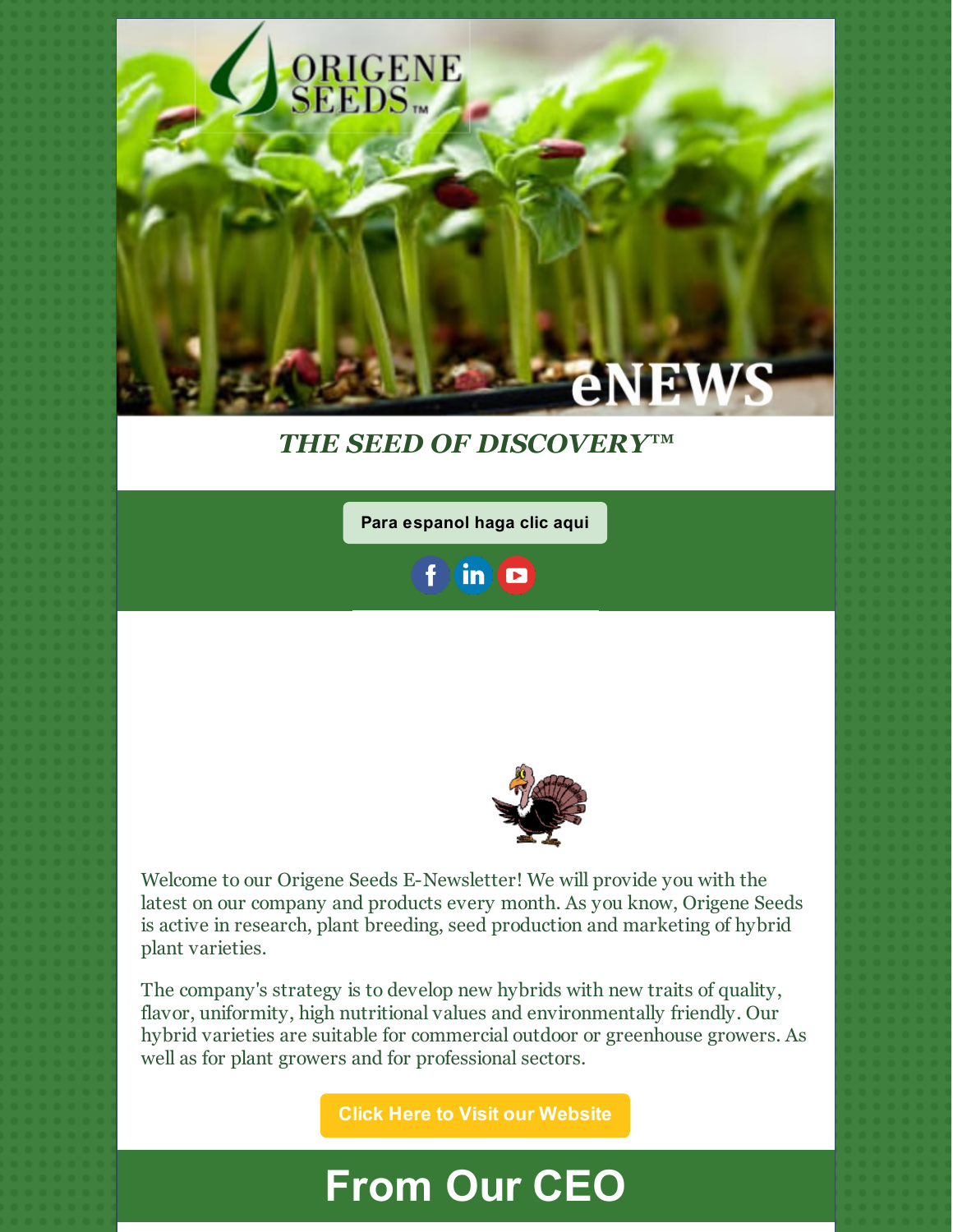

*Dr. Eyal Vardi Origene Seeds CEO*

Dear All,

In this month of gratitude, Origene Seeds is thankful for our consumers. We appreciate and v alue y our loy alty as customers and are extremely grateful for the confidence y ou hav e giv en us in letting us supply y ou with our great products.

Origene Seeds is committed to creating and dev eloping new v arieties with a significant contribution to the fresh produce v alue chain, satisfy ing the customers' needs for quality , taste, flav or, uniformity and high nutritional v alues, combined with high y ields and env ironmental friendliness Sought by the growers.

You are most welcome to browse through our website <https://www.origeneseeds.com/> and to take note of our many market-leader v arieties as well as of our new hy brids.

I warmly inv ite y ou to be updated with our recent newsletter; and find y our fav orite products. You can contact our marketing team for assistance in all aspects of y our v ariety choice, for adv ice with agro-technical matters and for any further information y ou might require.

You are most welcome to send us y our requests and suggestions.

I wish y ou a Happy Thanksgiv ing this Nov ember.

Yours, Ey al Vardi

## **New Products**





#### **Fresh Dew**

Fresh Dew is a main-season, large uniform size fruit with great yields.

Seeds are now available.

For more information on this product or to place an order please contact us at

#### **Talca**

Talca is an oval fruit with dark green color and black stripes. The size is 36 and 45. The interior is an excellent red color.

Seeds are now available.

For more information on this product or to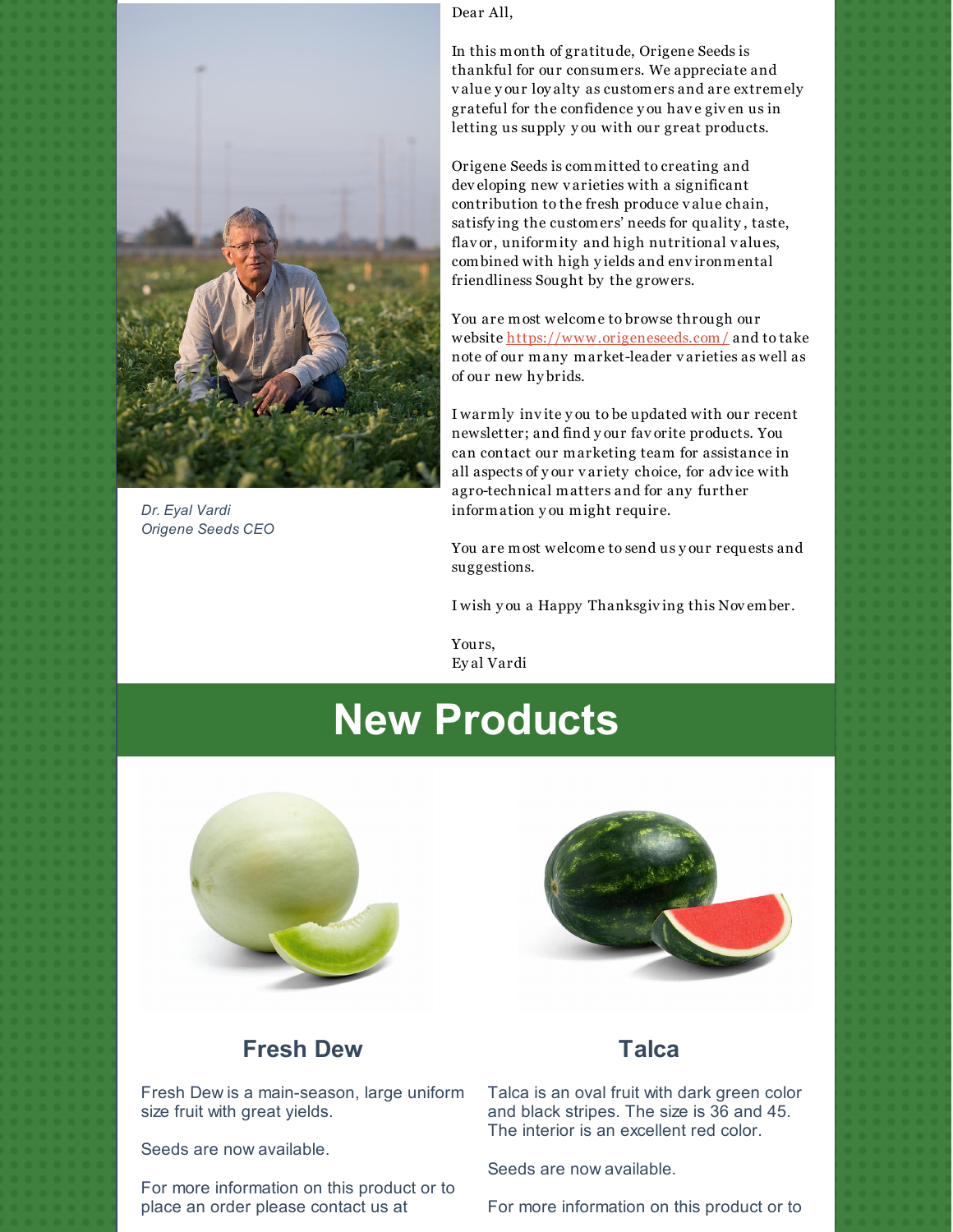usoffice@origeneseeds.com or (956) 283- 1358.

place an order please contact us at usoffice@origeneseeds.com or (956) 283- 1358.

## **Introducing our New Campaign!**



Origene Seeds is committed in developing outstanding Melon varieties for our customers that grow our mini type watermelons and our large seedless varieties that produce great yields and excellent taste.

We proudly introduce our new campaign Melons365 to show Origene's commitment to our customers. We are focused 365 days of the year in developing great varieties. With the addition of our Honeydew program to our Harper, Western Shipper and mix melon programs, this completes the circle of products that our Melon customers will use. We look forward to introducing our Melon varieties to you through Melons365.

For more information on our great melon varieties you may contact us at usoffice@origeneseeds.com or (956)283-1358.

# **News From the Field**

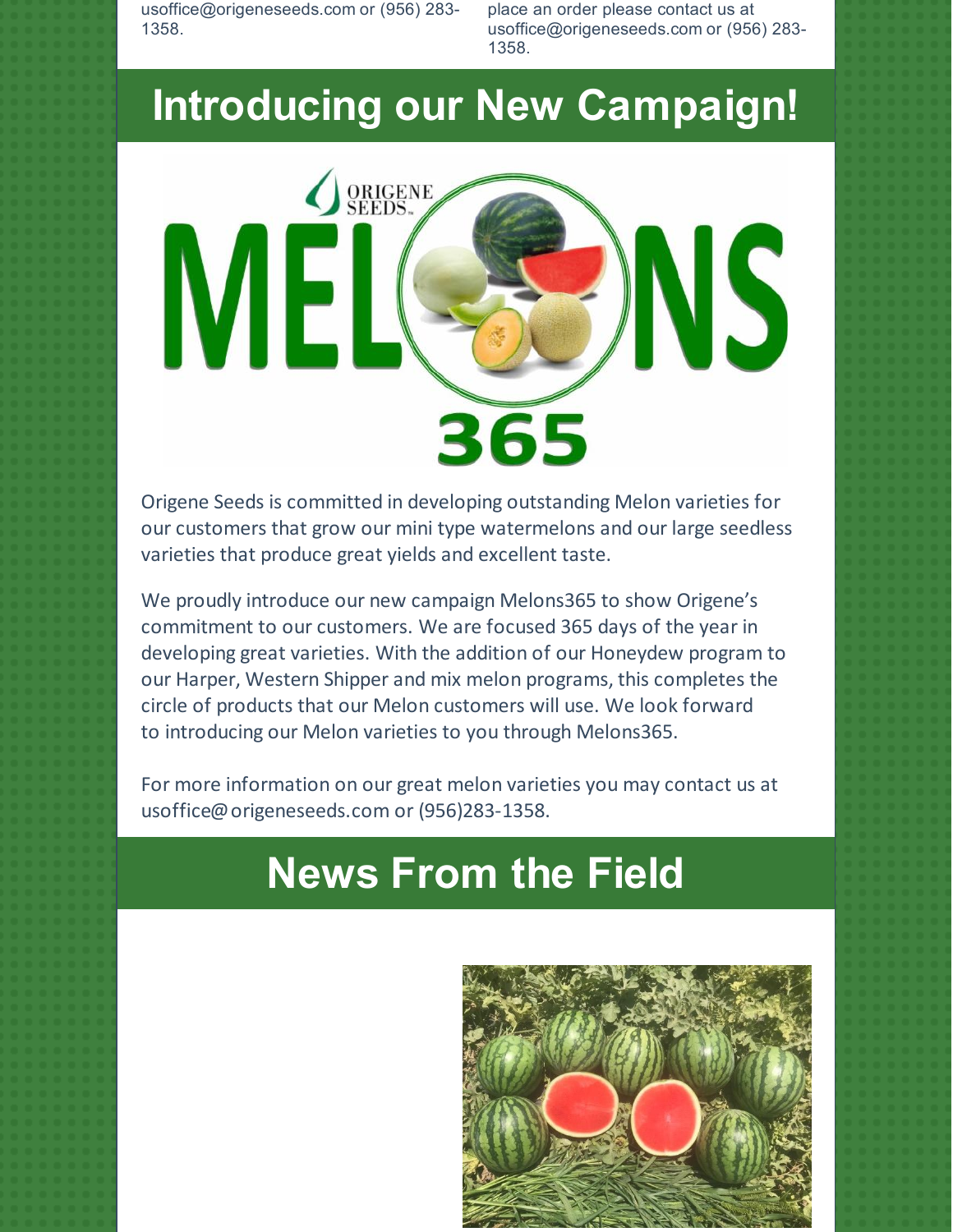

Origene Seeds representative Francisco Ledesma conducted trials with Origene's 7100 (mini-tiger type) in the Hermosillo Sonora area. This variety continues to have excellent results. The plant has powdery mildew tolerance which is important to the growers. In addition, yields from 7100 have been outstanding.

For more information on 7100 or other varieties please contact us at usoffice@origeneseeds.com or (956)283-1358.

**Visit our [Website](http://www.origeneseeds.com)**

### **Upcoming Events**





Expo Agroalimentaria 2018 November 13-16 Irapauto, Guanajuato, Mexico

Click Here for [Event](https://www.expoagrogto.com/) Info



Texas Watermelon Meeting November 8-10 McAllen, Texas

Click Here for [Event](https://www.texaswatermelons.com/index.php) Info